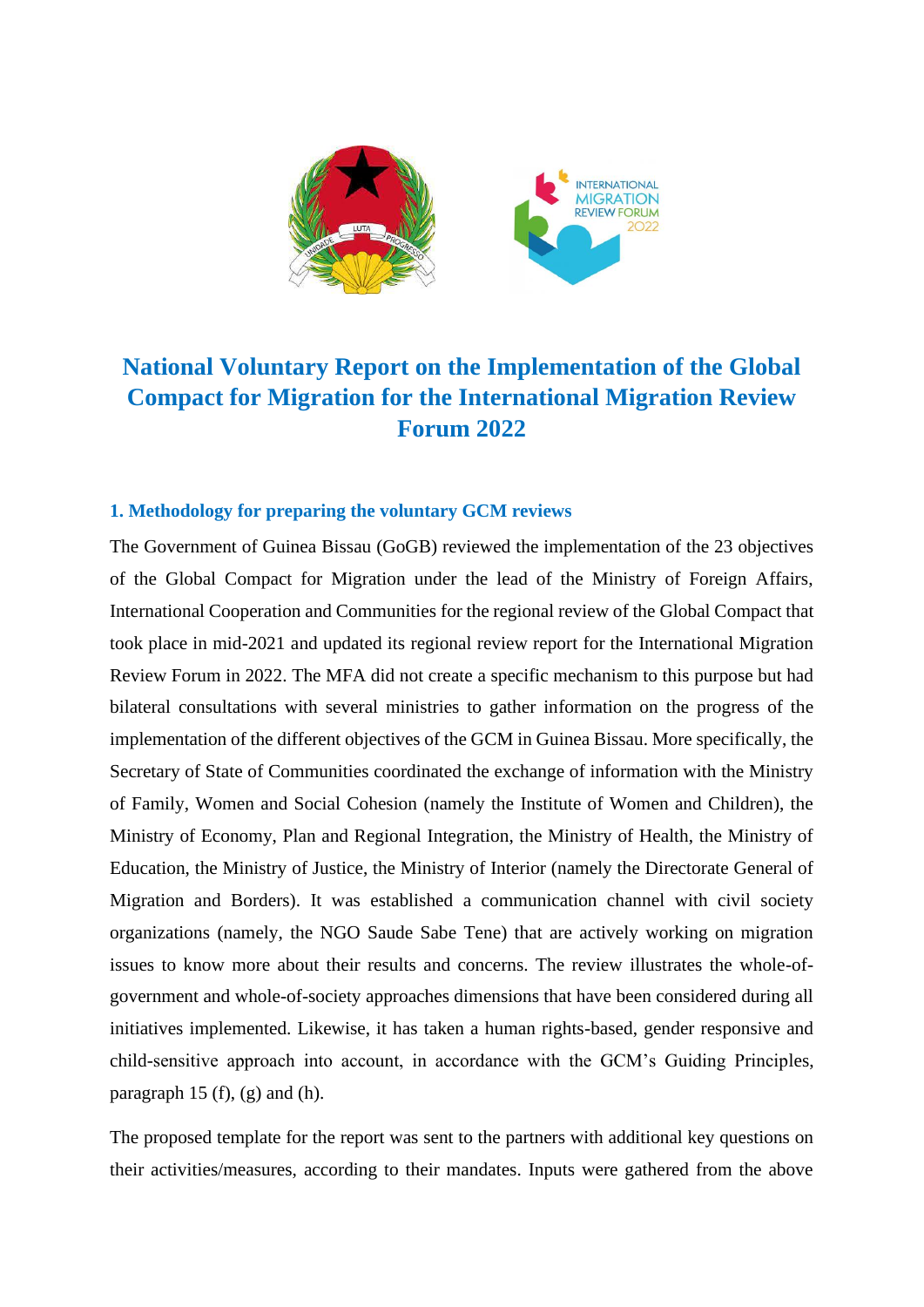institutions, and it was elaborated a draft of the report that was discussed in a tripartite meeting with the key government stakeholders on migration governance, i.e., the Ministry of Foreign Affairs and Communities, the Ministry of Economy, Plan and Regional Integration and the Ministry of Internal Affairs.

The International Organization of Migration, as a member of the United Nations Country Team, supported the review process of the implementation of the GCM, by providing assistance to organize and compile the collection of information and in discussing the results and priorities for the future.

#### **2. Policy and enabling environment**

Following the endorsement of the GCM, the Government of Guinea Bissau reactivated the National Platform on Migration, headed by the Ministry of Economy, Plan and Regional Integration and the Ministry of Interior, to coordinate and follow up on the implementation of several measures and policies which aim to improve migration governance. This National Platform on Migration seeks to enhance horizontal coordination among ministries, being comprised of key government agencies, international organizations, and civil society organizations working on migration issues. The International Organization for Migration was invited to be a permanent member of the platform in 2021, as a consequence of the technical support given to the government of Guinea Bissau on the consultations to the Global Compact on Migration, namely in the development of the national action plan to implement the GCM in Guinea Bissau (2021-2026). The Directorate General of Regional Integration (under the Ministry of Economy, Plan and Regional Integration) launched, in April 2021, the process of developing the national migration policy. Several consultations have been made under the framework of the National Platform on Migration, not only in Bissau but also in three other regions of the country (Bafatá, Gabu and São Domingos).

#### **3. Progress on GCM objectives** (suggested 5000 words)

The GCM National Implementation Plan, the General Emigrant Statute, the Diaspora Engagement Strategy and the Migration Governance Profile are awaiting approval and adoption at the Council of Ministers meeting. The GCM National Implementation Plan. It is based on a two-days national consultation that gathered inputs from central and local authorities as well as from non-governmental organizations. A technical group composed by the key ministries was set up to work in the elaboration of the action plan. The Action Plan has 27 measures organized in six domains: i) Policymaking based on evidence and interinstitutional cooperation;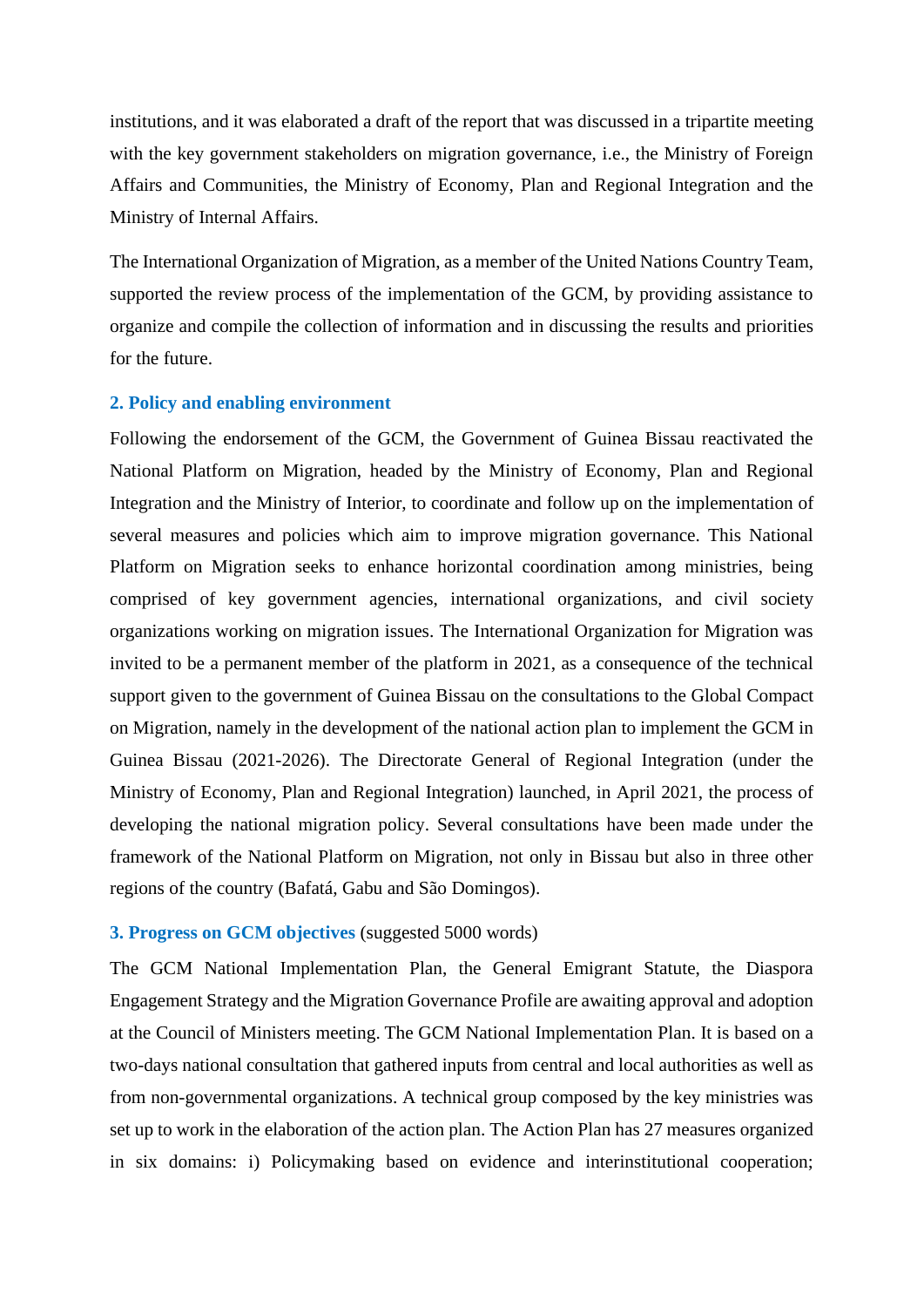ii)Migration Management and Health Security; iii) Mobility and Movement of People; iv) Trafficking of Persons; v) Protection of Migrants and Communities; and vi) Human and Financial Capital of Migrants.

Moreover, Guinea Bissau has accepted to become a "GCM Champion country" to "share insights, lessons learned and promising practices to contribute to achieving the objectives of the GCM".

These are the progresses achieved since the adherence of Guinea Bissau to the GCM, as per specific objectives:

GCM Objective 1: Collect and utilize accurate and disaggregated data as a basis for evidencebased policies

- Guinea Bissau developed the National Migration Profile in 2019. It presents migration trends and migrant characteristics; the impact of migration on development; governance and policy frameworks; and international cooperation on migration. Data was collected from various statistical and administrative sources, academic research, and interviews with key governmental and non-state actors.
- The Report on Migration Governance Indicators in Guinea Bissau (2021) measures the degree to which national policies facilitate and promote responsible, safe and regular migration. A national consultation was held in 2019 with governmental and nongovernmental actors to discuss the draft of the report and collect inputs. The report has been presented in May 2021 and is under review.
- A mapping of immigrant associations in Guinea Bissau was carried out by the GoGB, as well as the analysis of data on stocks of ECOWAS citizens residing in GB and areas of activity;
- Two diaspora mappings were conducted in Italy and Portugal in 2019 to inform policy making and adequate the actions of the GoGB to the needs and aspirations of these migrant communities abroad.
- Six decentralized training sessions on data collection and management on trafficking of persons were organized to enhance the institutional capacity of officials from the Ministry of Justice, the Ministry of Internal Affairs (National Guard, the Directorate General of Migration and Borders and the Navy) and civil society organizations(the National Committee for the Abandonment of Harmful Practices, the Vigilance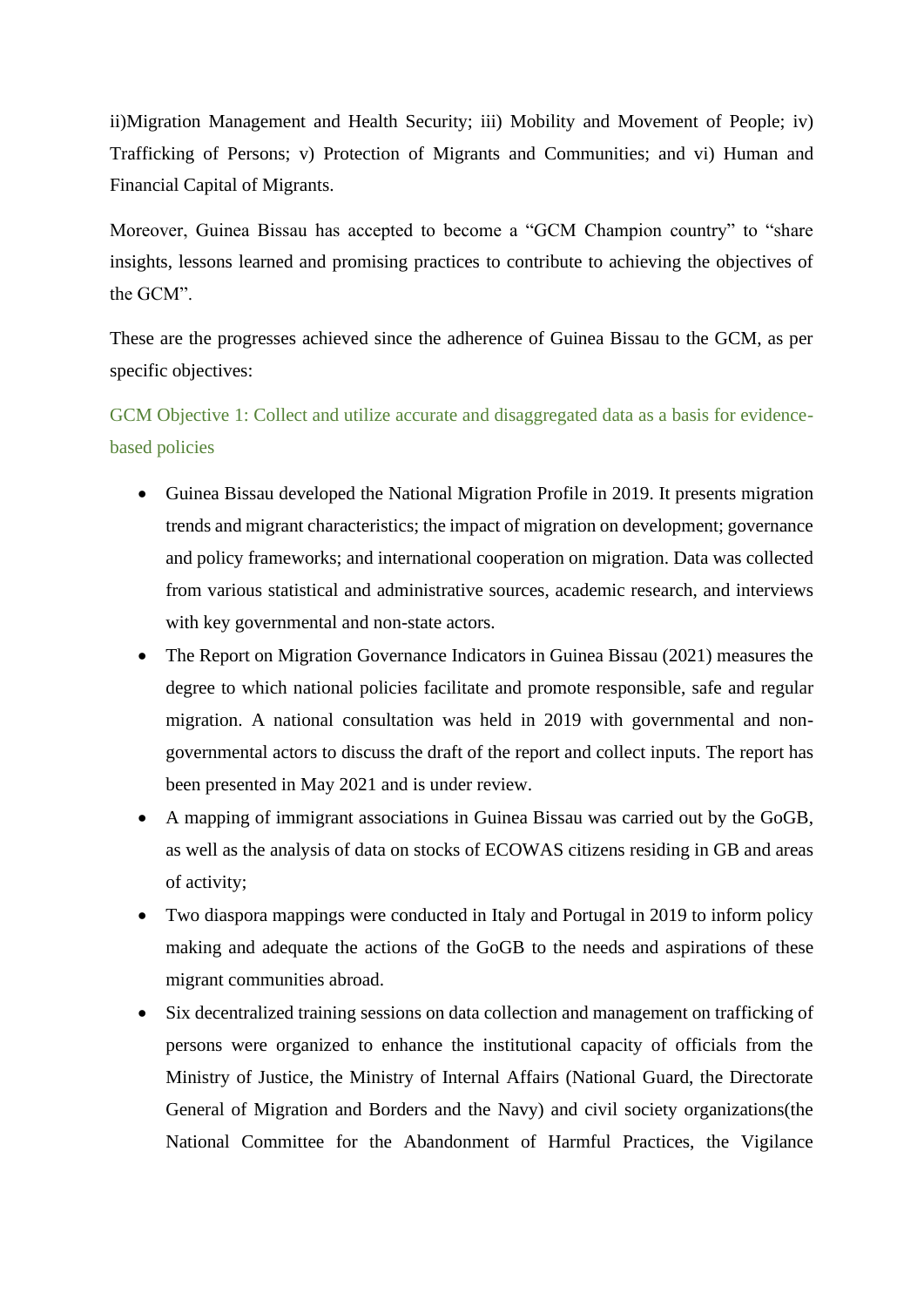Committees in the border communities, the Children's National Parliament, AMIC, SOS Talibé).

GCM Objective 2: Minimize the adverse drivers and structural factors that compel people to leave their country of origin

- A research study on Migration, Natural Resources and Gender nexus in Guinea Bissau is being carried out by IOM, in partnership with the Ministry of Environment, Ministry of Territorial Administration and the Ministry of Economy, Plan and Regional Integration<sup>1</sup>. The objective of the study is to deepen the knowledge on the relationship between migration and the environmental degradation. A survey was applied by the National Statistics Institute to 1120 individuals (men and women) in the regions of Gabu, Oio and Tombali. The results and recommendations of the study will allow the GoGB to better contribute to the mitigation of environmental drivers of migration, but also to develop initiatives aiming at strengthening individuals, communities and territories' resilience in Guinea Bissau.
- The GoGB, with the assistance of IOM, has been working on youth employment. Between April 2018 and December 2020, 117 young individuals were supported to create small businesses and 434 (and more than 100 women) young individuals have received professional training in 11 areas of work.

## GCM Objective 3: Provide adequate and timely information at all stages of migration

• The Directorate General of Communities (DGC) set up in 2020 an Office for Migration Advise to inform potential migrants about the regular channels of migration, the conditions in the countries of destination and the risks of irregular migration. The main objective is to influence the young people who wish to migrate to abandon the behaviors and practices that obstacle their integration in the destination countries. The DGC has also created an Office for Migrant Assistance who provides support in the return and reintegration. It issues the document that certificates that a person is an emigrant and facilitates the customs clearance and tax exemptions of their material to those who definitively return to the country. Indeed, the time spent to clear the customs has decreased due to a negotiation between the MFA and the Ministry of Economy, Plan and Regional Integration and the introduction of a new working procedure.

<sup>1</sup> Under the framework of the project "Nexo entre Migração e Recursos Naturais na Guiné-Bissau, com um foco específico no género"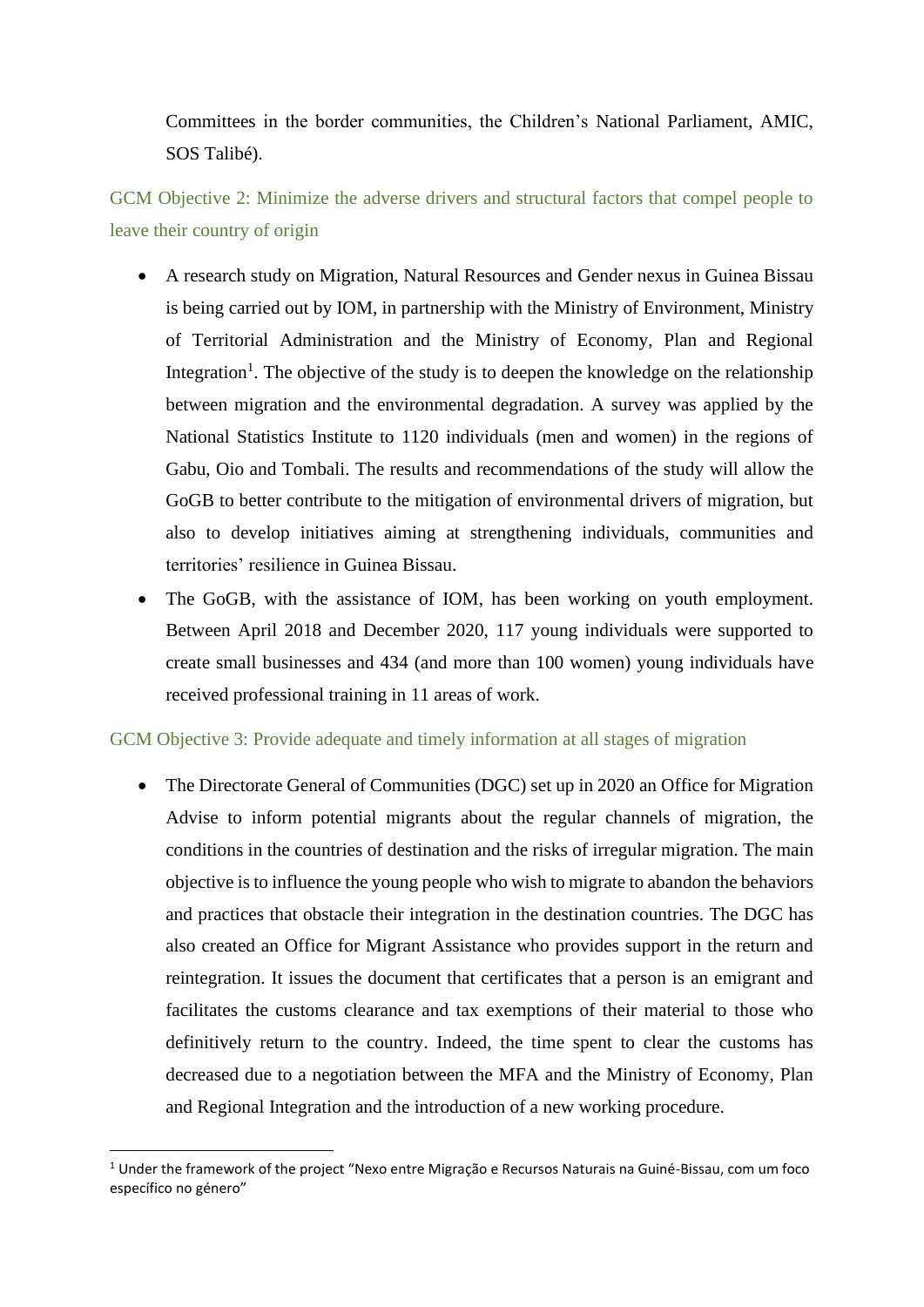• National authorities, CSOs and community leaders have been trained on the risks of irregular migration.

GCM Objective 4: Ensure that all migrants have proof of legal identity and adequate documentation

• The Government organized in 2020 specific missions from diplomatic missions to issue passports to nationals who were in an irregular situation in Italy, French Guiana and Russia. The diplomatic missions of Guinea Bissau continue to issue passports, through the collection of biometric data and the articulation with the INACEP to print the passports. The Government of GB recognizes the need to strengthen the administrative process that ensures that the nationals who born abroad have their birth registration also in the country of origin. In 2018, the free birth registration was enlarged to children up to 7 years old (before it was only up to 5 years old) in order to guarantee that all people have an identification document. Moreover, since 2019, the GoGB is requiring that students who are candidates of a scholarship to study abroad have a passport with a validity of at least 4 years at the time of emigrating. This was a measure introduced to avoid that students abroad were with passports with expired validity and, as a consequence, with no means to renew the inscription in the universities during the course of the studies.

## GCM Objective 5: Enhance availability and flexibility of pathways for regular migration

• There are no new bilateral agreements to study abroad, apart from the ones that were already signed between the GoGB and Argelia, Brazil, China, Cuba, Egypt, France, Gambia, Morocco, Portugal, Russia, Senegal, Tunisia, Turkey and Venezuela. Notwithstanding this, the agreement with Morocco was reinforced in 2021, increasing the number of scholarships from 50 to 100 each year.

## GCM Objective 6: Facilitate fair and ethical recruitment and safeguard conditions that ensure decent work

• There are no measures in place to guarantee or regulate that the international recruitment process is fair and ethical. Notwithstanding this, the recruitment to the public administration was reviewed with a new code to guarantee a transparent and fair recruitment. Foreign nationals residing in GB can apply for jobs of a technical nature in the public administration.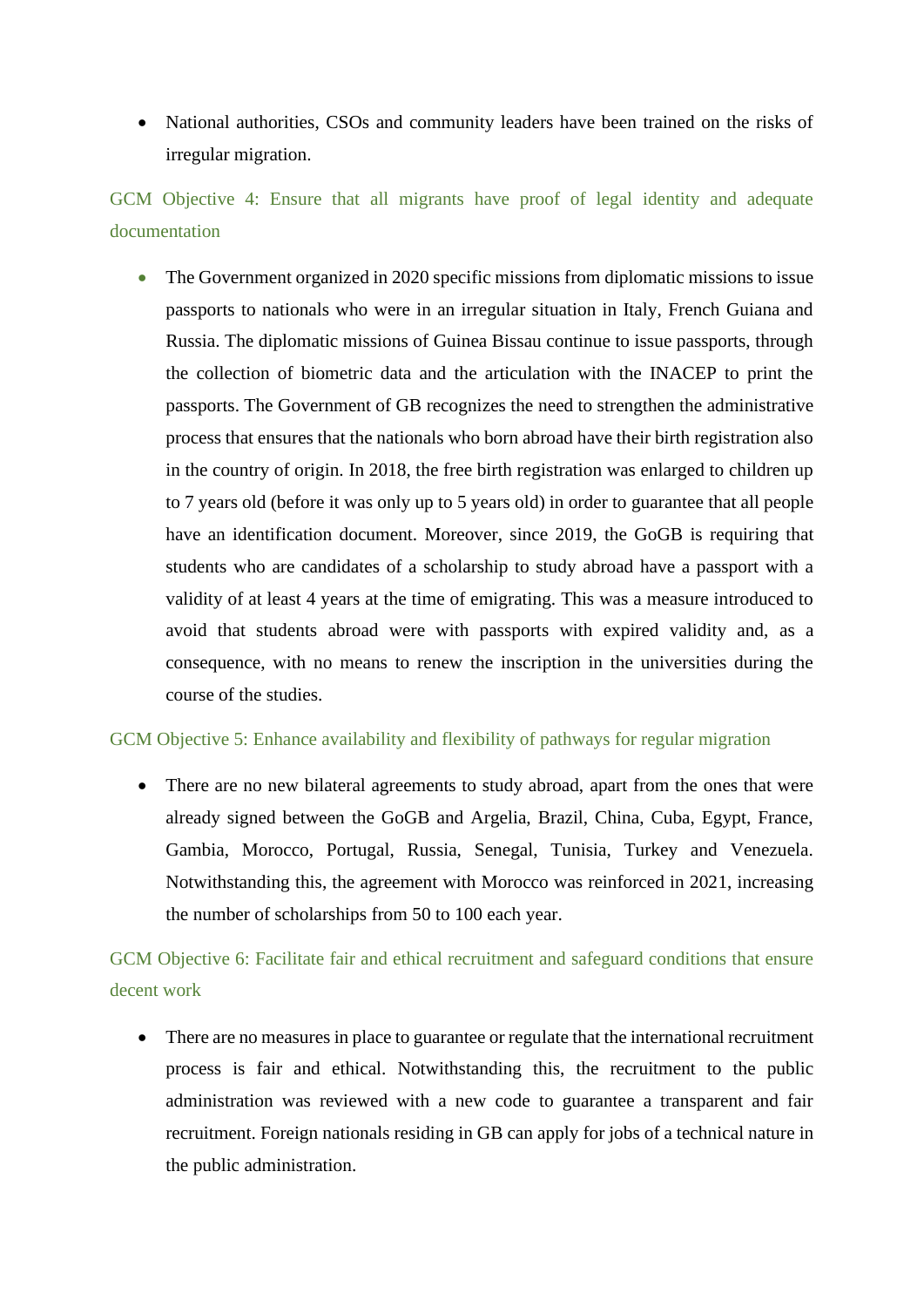## GCM Objective 7: Address and reduce vulnerabilities in migration

- The GoGB supported, with the assistance of the national NGO AGLUCOMI and the international NGO AIDA the koranic schools, , with a campaign to prevent the dissemination of COVID-19 and the distribution of food and other goods among internal (so called) talibe children that moved from the regions to the capital.
- The GoGB with the assistance from IOM, distributed 10.000 masks to the security forces in the borders and to vulnerable migrants in Guinea Bissau to control the COVID-19 pandemic. GCM

### Objective 8: Save lives and establish coordinated international efforts on missing migrants

• In 2018, the GoGB received requests from families who did not know about their relatives abroad. The GoGB requested the support from the International Red Cross to disclose information about the whereabouts of those migrants. The Government is under the process of establishing a formal partnership with the International Red Cross in order to analyse if there are nationals from Guinea Bissau among the 1100 deaths of the wreck in the Mediterranean in April 2015. There is an evidence from families of missing migrants in GB that supports the hypothesis that missing migrants from GB can be among the deaths of that accident.

### GCM Objective 9: Strengthen the transnational response to smuggling of migrants

• With the assistance from IOM, the GoGB strengthened the capacity of the judicial police and security forces to detect, investigate and counter the crimes of migrant's smuggling and trafficking of persons.

GCM Objective 10: Prevent, combat, and eradicate trafficking in persons in the context of international migration

• The GoGB developed and is implementing the National Emergency Plan to Prevent and Counter Trafficking of Persons (2020-2021). The Institute of Women and Children (IWC), under the Ministry of Women, Family and Social Cohesion, is responsible for the coordination and implementation of the plan through the National Committee to Prevent and Fight Against Human Trafficking, an interministerial working group including relevant ministries, international organizations and civil society organizations. A national referral mechanism on trafficking of persons was defined in 2019 and national authorities and CSOs trained to protect and deliver better services to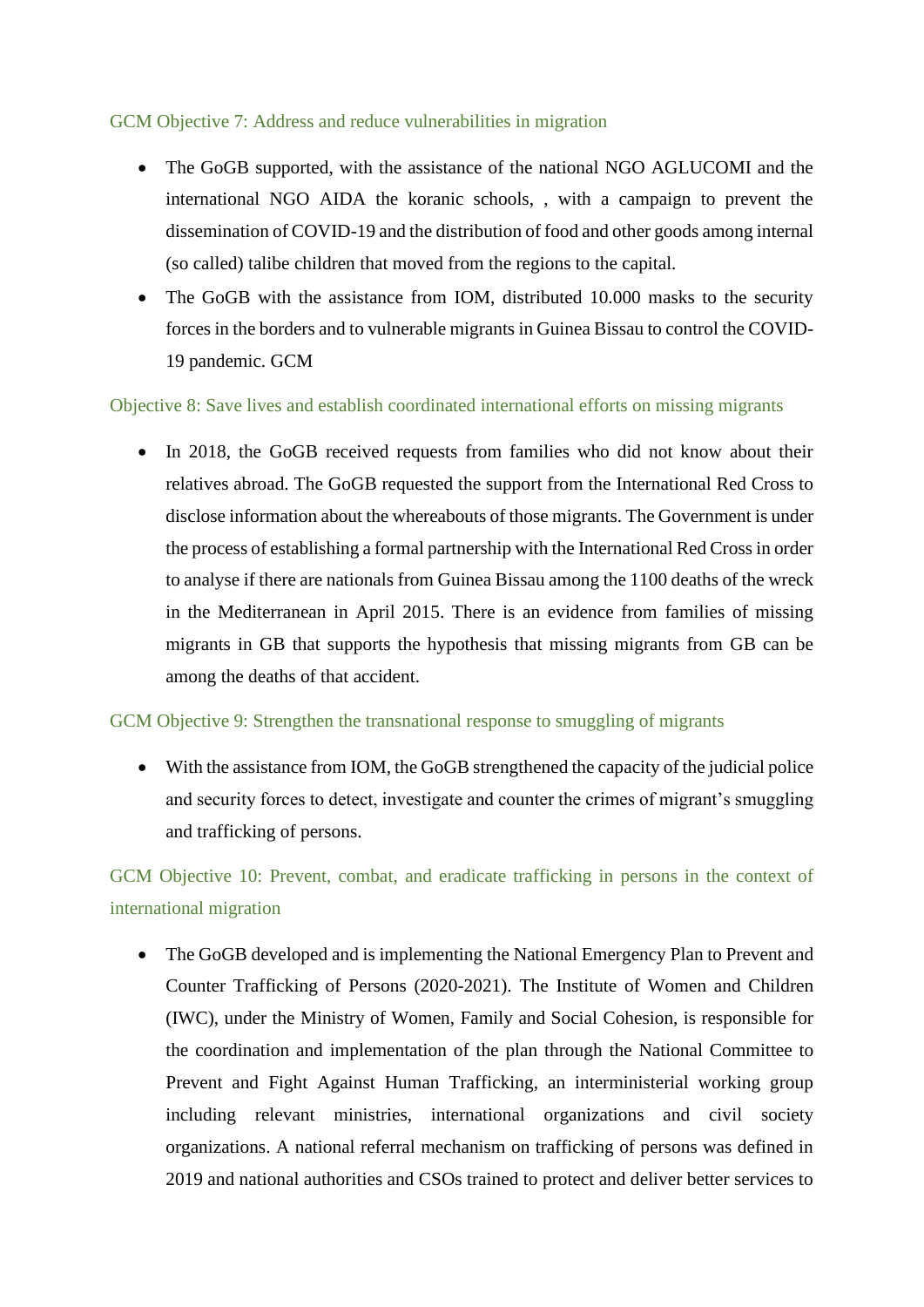(potential) victims of trafficking (in referral mechanisms, results-based management and monitoring of cases). Children VoT (more specifically the so called talibe children) have been continuously supported in the form of voluntary return, family tracing, health, education and reintegrated into their communities of origin, with the direct involvement of the IWC and the operational assistance of a national NGO (AMIC). 405 so called talibe children were returned and reintegrated in GB from 2018 until now. IWC also participated in the baseline study on knowledge, attitudes, practices and behaviors in relation to so called talibe children in Guinea Bissau, led by the international NGO Manitese with the support from the national NGO AMIC. In this framework, 200 individuals (100 men and 100 women) from the main regions of origin of the children were surveyed. The results were discussed in a meeting of the National Committee to Prevent and Fight Against Human Trafficking.

• The GoGB is developing its first national policy on the protection of children and a plan of action that includes the prevention and combat against trafficking in persons. • Two meetings were organized with 32 koranic teachers and imams with the support from the Association from Koranic Teachers to discuss the phenomena of children being forced to beg. The GoGB is indirectly supporting the 964 talibe children under the responsibility of these koranic teachers.

#### GCM Objective 11: Manage borders in an integrated, secure, and coordinated manner

- The GoGB, with the support from IOM, had developed the following activities: capacity building of migration and health authorities in health surveillance under the International Health Regulations (IHR); construction and refurbishment of temporary isolation posts at the entry points (PdE) of Burumtuma (Gabu), Pirada (Gabu), Cuntabane (tombali), Bubaque International Airport (Bijagos), Fulmori (Gabu), and Djegue (Cacheu); delivery of 6197 materials and equipment for prevention and control of infection (water reservoirs, thermometers, leaching, soap, alcohol gel, gel dispensers, etc.); placement of physical distancing markers at Osvaldo Vieira International Airport; preparation of Standard Operating Procedures of Information, Notification, Isolation and Initial Management of cases of COVID-19 and other diseases with epidemic potential in the land and air points of entry of the country.
- The government is equipping the international airport and the Ministry of Internal Affairs will deploy fixed teams to the airport that are receiving training of specialization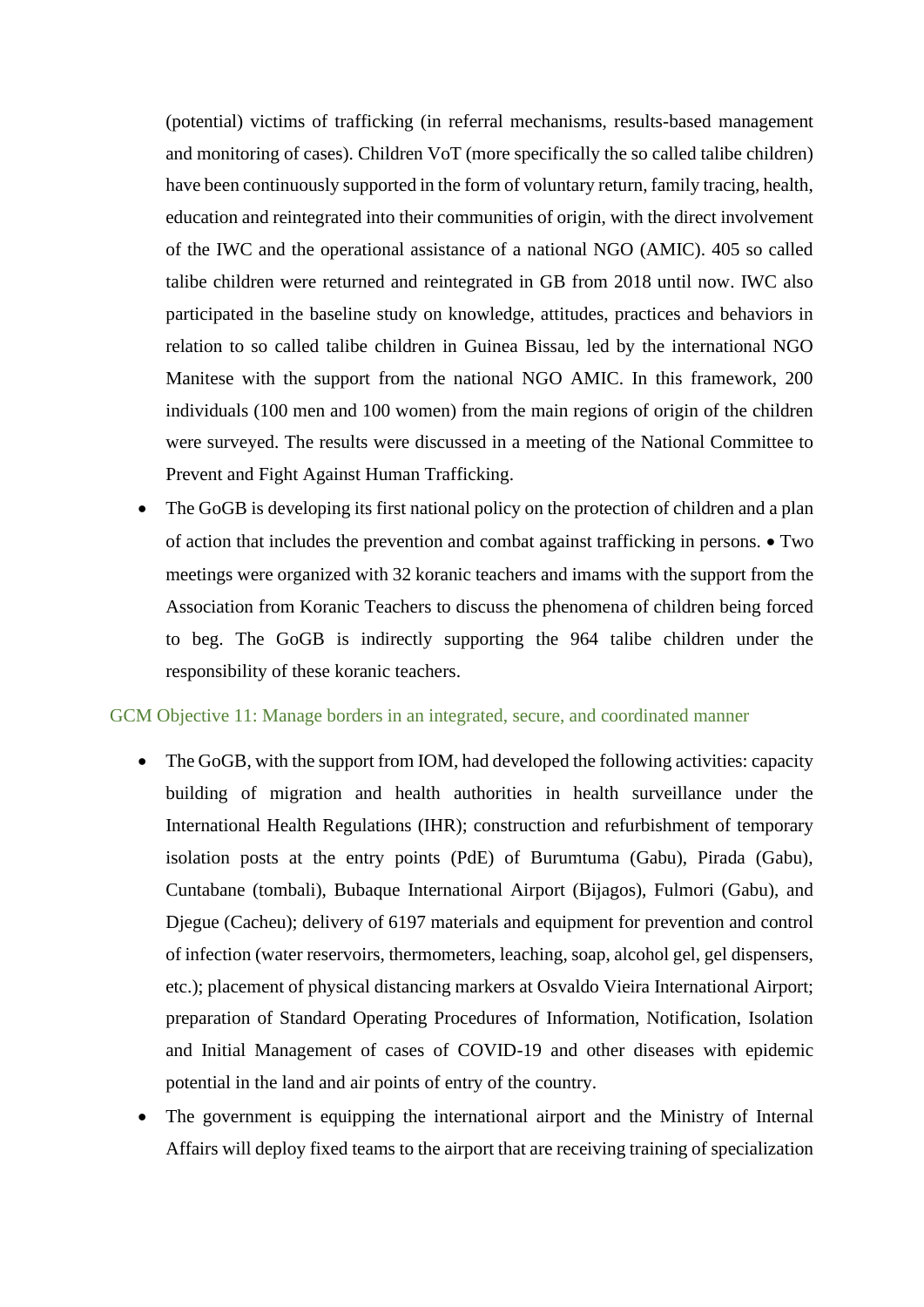in the border control. More equipment to and training to detect falsified documents is in need. GCM

Objective 12: Strengthen certainty and predictability in migration procedures for appropriate screening, assessment, and referral

- The GoGB strengthened in 2019 the medical committee responsible to analyze the cases that needa medical evacuation under the framework of the bilateral agreement with Portugal. The members of the medical committee were replaced to guarantee a more independent and transparent process.
- The Ministry of Foreign Affairs promotes regular meetings with the ambassadors toaccelerate visa issuances.

GCM Objective 13: Use migration detention only as a measure of last resort and work towards alternatives

• There are no detention centers for migrants and the Directorate General of Migration and Borders does not detain foreigners in an irregular situation. Instead, the common practice is the imposition of a penalty and the referral to regularize their legal situation in the country.

GCM Objective 14: Enhance consular protection, assistance, and cooperation through the migration cycle

- Set up of a new consulate in Portugal to address the needs of protection and assistance of Bissau Guineans living abroad.
- Guinea Bissau has also signed an agreement on cooperation on migration issues with Cabo Verde in 2021. The bilateral agreement between Guinea-Bissau and Cabo Verde includes: 1) strengthening cooperation and exchange of experience on consular services and management of emigrant communities 2) promoting the creation of legal frameworks to facilitate the integration and regularization of Guinean and Cape Verdean nationals with an irregular migratory status in respective countries, including through flexible requirements and special measures 4) ensuring, to the extent possible, the provision of consular assistance and protection to nationals of both countries in territories where only one party has diplomatic or consular representation.

GCM Objective 15: Provide access to basic services for migrants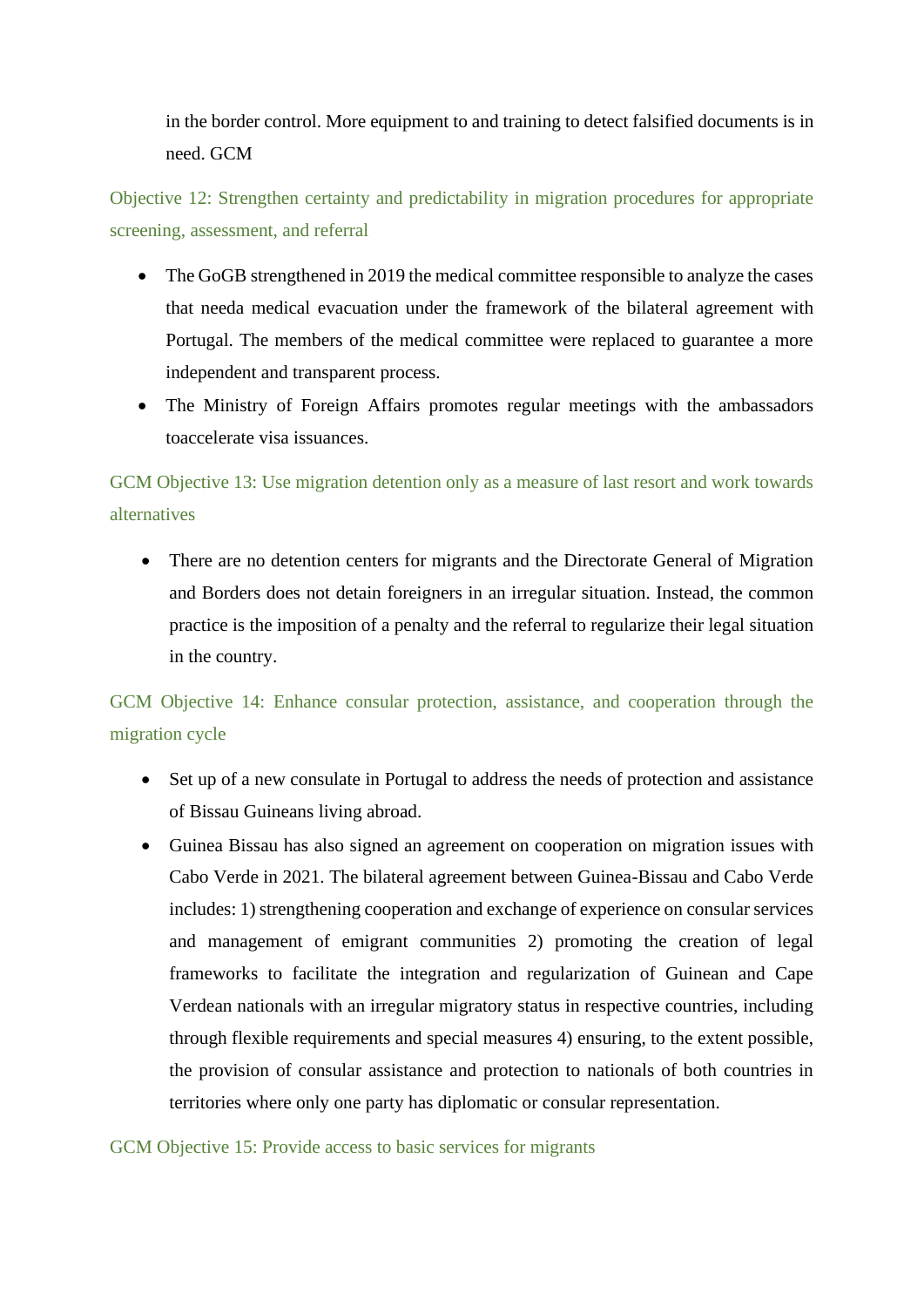• Migrants have access to COVID vaccination but there are no measures to specifically reaching this potential vulnerable group. The nationality of the people vaccinated is not collected and this hamper the analysis of identifying if migrants are being covered or not (and organize adequate measures to overcome potential inequalities in their access).

GCM Objective 16: Empower migrants and societies to realize full inclusion and social cohesion

• The GoGB, with the assistance of IOM, has been working on youth employment. Between April 2018 and December 2020, 117 young individuals were supported to create small businesses and 434 (and more than 100 women) young individuals have received professional training in 11 areas of work. Moreover, the GoGB supported 5 projects of diaspora associations to contribute to the professional training and entrepreneurship with young individuals as beneficiaries of the capacity building initiatives.

GCM Objective 17: Eliminate all forms of discrimination and promote evidence-based public discourse to shape perceptions of migration

- The GoGB, with the assistance of IOM, organized a training for twenty journalists on the thematic of migration, to ensure an adequate language and a broader knowledge on the dynamics of migration in the country to the media.
- The GoGB recognizes the need to raise awareness on migration and the difficulties to succeed abroad in an irregular situation in the communities of origin of the returnees. In many cases, migrants have debts to families and communities who made investment on their migration and the absence of results and the increase of poverty may create tension in the relationships between returnees and their communities of origin. In light of this, 30142 individuals were reached by awareness raising activities events to combat irregular migration and mitigate its risks and to discuss with the communities of returnees the need for a positive and non- conflictual reception and reintegration.

GCM Objective 18: Invest in skills development and facilitate mutual recognition of skills, qualification, and competences

• Diplomas granted with the support of scholarships are now printed in Guinea-Bissau and there is a pre departure language training for all who obtain scholarships to study abroad in a non-Portuguese speaking country.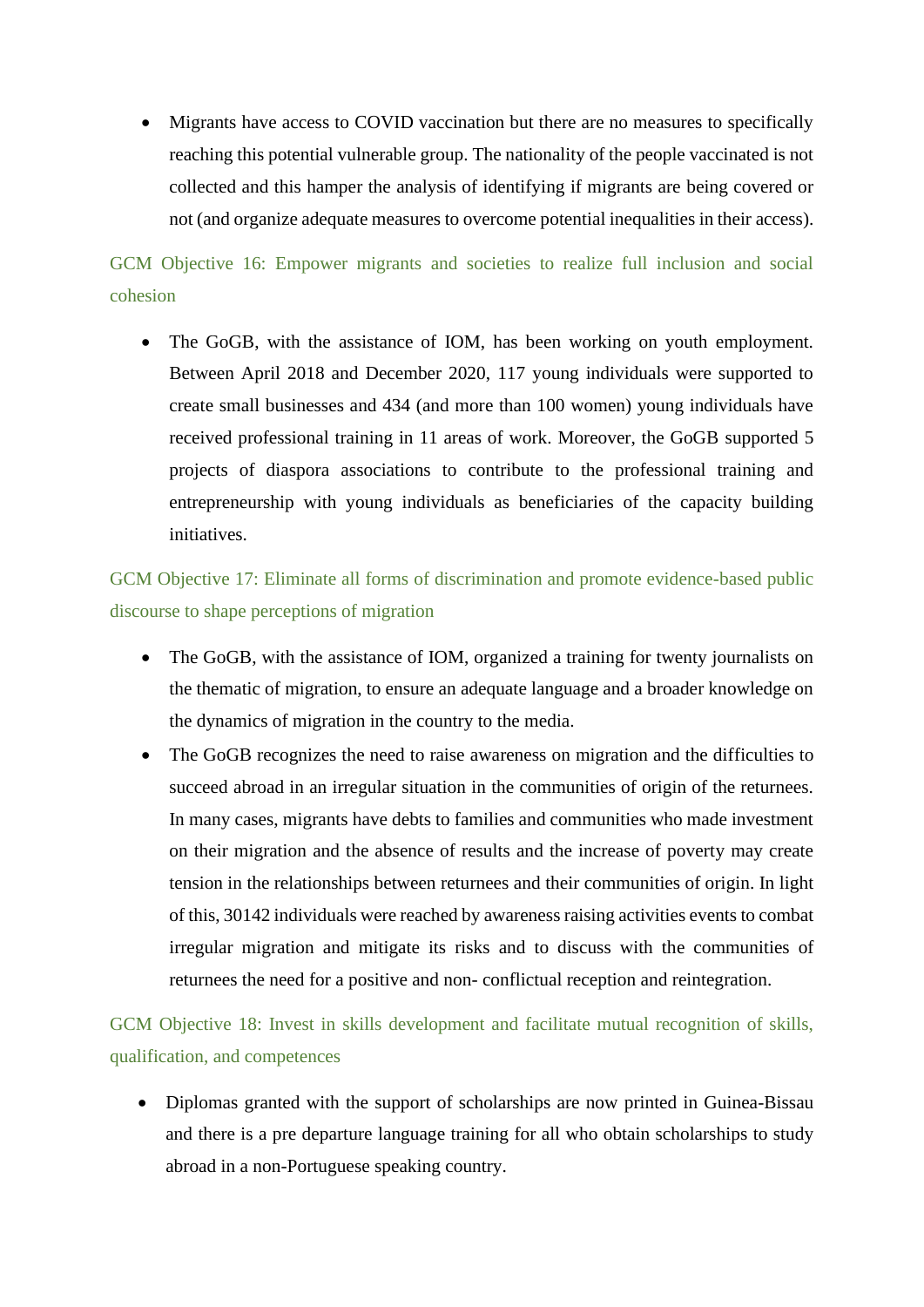GCM Objective 19: Create conditions for migrants and diasporas to fully contribute to sustainable development in all countries

- With the aim of engaging members of the diaspora in the national development process, Guinea-Bissau encourages the return of Guinean nationals living abroad. Under Declaration No. 38/86 on the Code of Emigrants, any citizen abroad returning to Guinea-Bissau to stay can benefit from fiscal and customs exemptions of personal goods. The government reviewed the Code of Emigrants to guarantee an easier access to some benefits by the emigrants that were discussed with diaspora communities abroad and approved of the Cabinet.
- The government is taking advantage and participating in the Platform [https://diasporagb.org,](https://diasporagb.org/) created by the NGO Instituto Marquês de Valle Flôr, to have a direct dialogue with the migrant associations mapped during this process in Europe and willing to contribute with their actions to the development of their country of origin. Diaspora consultation have been organized with the participation of the Secretary of State of Communities and diplomatic missions from GB abroad.
- In 2018, the GoGB signed a protocol with the NGO Saude Sabe Tene, based in Portugal, to support the organization of missions of Guinean doctors and nurses in the diaspora, as well as other health professionals from other countries mobilized by the diaspora, to reinforce the capacities of the main central hospital in Bissau. 13 missions were organized between 2018 and 2022 (as of May 2022).
- The GoGB recognizes the participation of the diaspora in Guinea's Bissau development through the traditional remittances, the social contributions to communities of origin and the transfer of skills to key national institutions. Nonetheless, this contribution is yet to be explored and has often been spontaneous, without any framework to enhance its effectiveness in the mid and long term. To overcome this, the GoGB will develop a diaspora engagement strategy in the coming months to guide diaspora initiatives where they are needed the most and where they could be more sustainable.

## GCM Objective 20: Promote faster, safer, and cheaper transfer of remittances, and foster financial inclusion of migrants

Although remittances represent the second largest source of foreign exchange and they corresponded to 9.5 per cent of GDP in 2020, there are no schemes to encourage or formalize these flows. Nonetheless, in response to a government request, a study on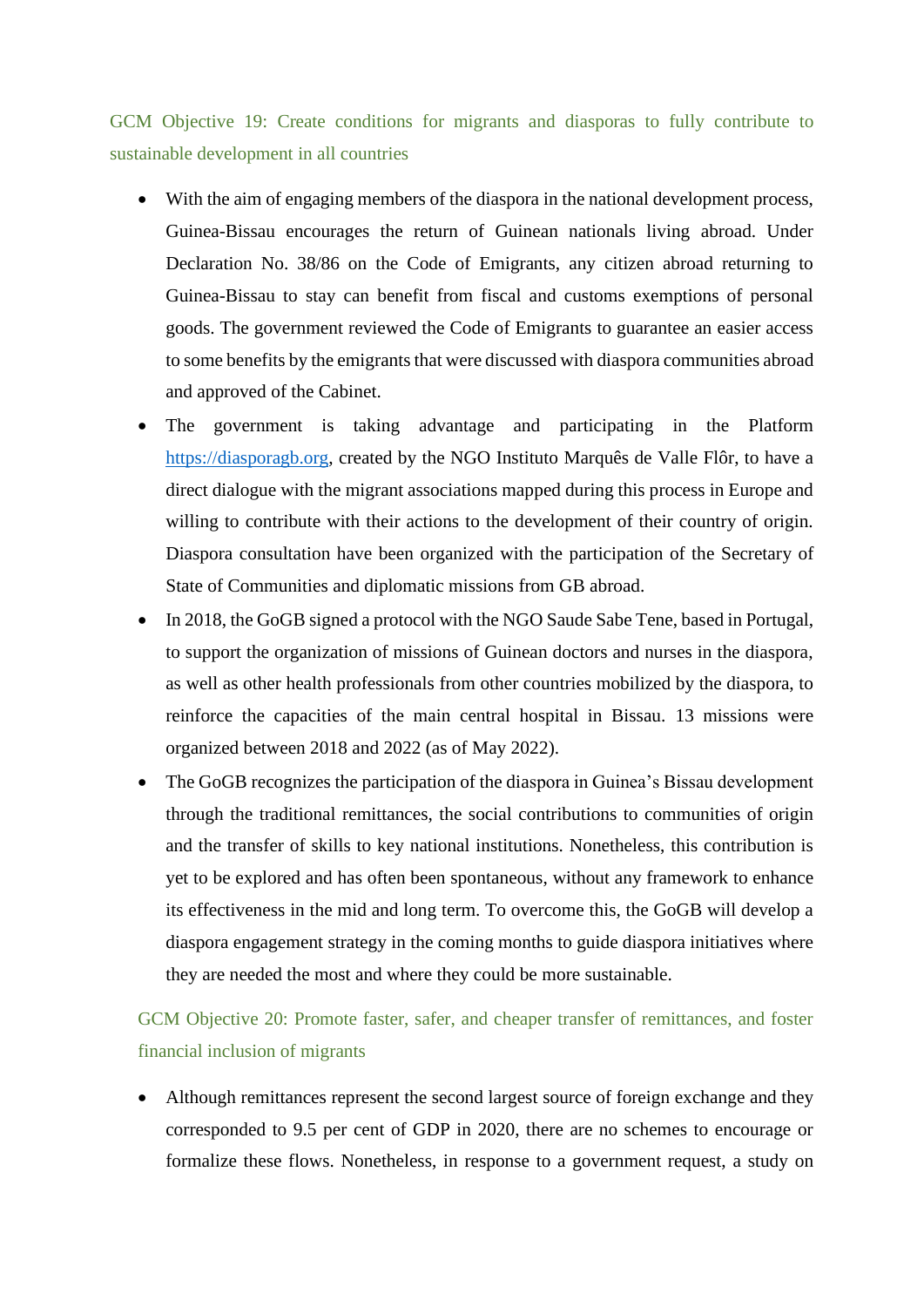remittances, funded by the United Nations Development Programme (UNDP) and carried out with the technical assistance of IOM, was finalized in 2020. Moreover, the GoGB organized meeting with commercial banks in the country to know more about their products and services to the diaspora and discuss ways to facilitate the transfer of formal remittances to Guinea Bissau.

GCM Objective 21: Cooperate in facilitating safe and dignified return and readmission, as well as sustainable reintegration

- The GoGB organized a mission to Libya in 2019 to facilitate the identification of stranded migrants and to issue laissez passer to those without identification documents to accelerate the support of their return to Guinea Bissau.
- Moreover, the GoGB has been assisting the returnees in their reintegration in the country. 694 (680 men, 14 women) returning migrants were assisted with post-arrival reception assistance. Nearly half of these migrants received a financial support to start individual, collective and community projects.

GCM Objective 22: Establish mechanisms for the portability of social security entitlements and earned benefits

• The GoGB is negotiating a bilateral agreement with Cabo Verde to guarantee the equal treatment and portability of social security rights for nationals of both countries.

GCM Objective 23: Strengthen international cooperation and global partnerships for safe, orderly, and regular migration

• In 2018, GB adhered to the United Nations International Convention on the Protection of the Rights of All Migrant Workers and Members of Their Families (ICRMW). Moreover, Guinea Bissau is an active participant of the meetings under the framework of the Migration Dialogue for West Africa and the Global Forum on Migration and Development.

## **4. Means of implementation**

The GoGB has been supported by the international community (UN agencies and international NGOs) to implement activities for a safe, regular and order migration. The state budget dedicated to these objectives shall be reinforced.

### **5. Next steps**